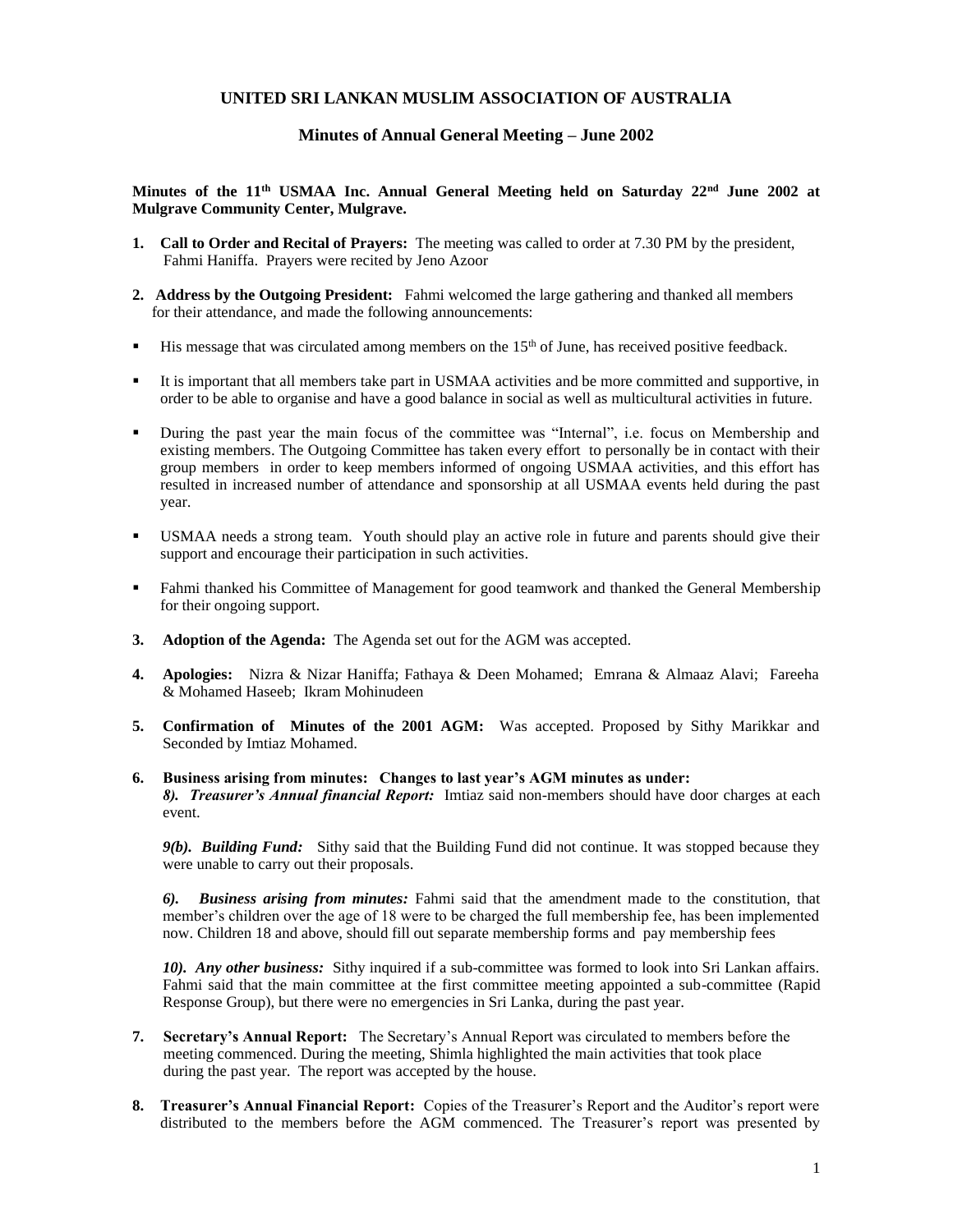Maharoof, the Auditor of USMAA as the Treasurer Nizar Haniffa (Tota) was unable to attend the AGM. Mahroof addressed the following items of the Financial Report:

- USMAA income and expenditure broke even
- **•** USMAA was much too small to register for GST
- Subscription was collected from  $40\%$  of the members
- It is very important to get Public Liability Insurance
- Most of the programs run by USMAA are run at low cost level
- Finally, he urged members to pay up their increased subscriptions in order to help USMAA function efficiently.
- **9. Report from the Janaza Sub-Committee:** Eddie Dole, a member of the Janaaza Sub-Committee, presented their Janaza Committee report. He said that the main activities of the committee were highlighted in the Secretary's report. He mentioned that a well wisher who appreciates the work of the Janaza committee has donated a sum of \$1000.00. This has increased the Janaaza Fund balance to \$6648.89.

The purchase of a third plot has now been differed since there is no urgency. Eddie requested members to support all USMAA activities with their manpower and expertise.

## **10. Any Other Business:**

- *(a) Membership Fees:* Fahmi sought ratification from the house to increase the membership fees and charging a membership fee of \$20 from children above the age of 18. There were no objections from the floor.
- *(b) HNB Account:* Fahmi also suggested that the two Trustees of USMAA could be the signatories for the Hatton National Bank account in Sri Lanka. There were no objections to this suggestion. Rizvi said that the Trustees would not be able to sign without the approval of the executive committee.

Bawa inquired if we really need the HNB bank account in Sri Lanka, as it is much easier to manage the transfer of funds from this end as and when it is required. Fahmi said that it could be useful in future and therefore the committee should do some research to see how optimum use of this account can be made.

Nisthar said although it is easy to withdraw such an account, it can be hard to re-establish it. Therefore it is important to evaluate the cost of transferring money from this end before making a decision. Fahmi said that we should ask HNB to send a six monthly statement to evaluate this further, and afterwards the new committee could make a decision about the HNB account.

*(c) USMAA website:* Fahmi announced that the Committee has approved the establishment of a website for USMAA. Mohamed Shaffie (our web master) is currently working on it and USMAA will pay a fee of \$16 a month.

*(d) Volunteer Awards:* Sithy and Jiffry suggested that when making nominations for volunteer awards, USMAA should ascertain the members opinion. Fahmi announced that during the past year volunteer awards were given to non-committee members. Rizvi also mentioned that people who were given awards in the past were not re-nominated.

*(e) Public Liability Insurance (PLI):* Chota inquired if members will bring food or if there be catering in all future events, although the cost of catering is high. Mahroof informed that if USMAA is not covered by PLI, it cannot function as an association and therefore no matter what the cost, PLI has to be obtained.

### **11. Election of office bearers**

The following members were elected as office bearers for 2002/2003:

**President: Mohamed Mohideen Vice President: Ahamad Vajahudeen**